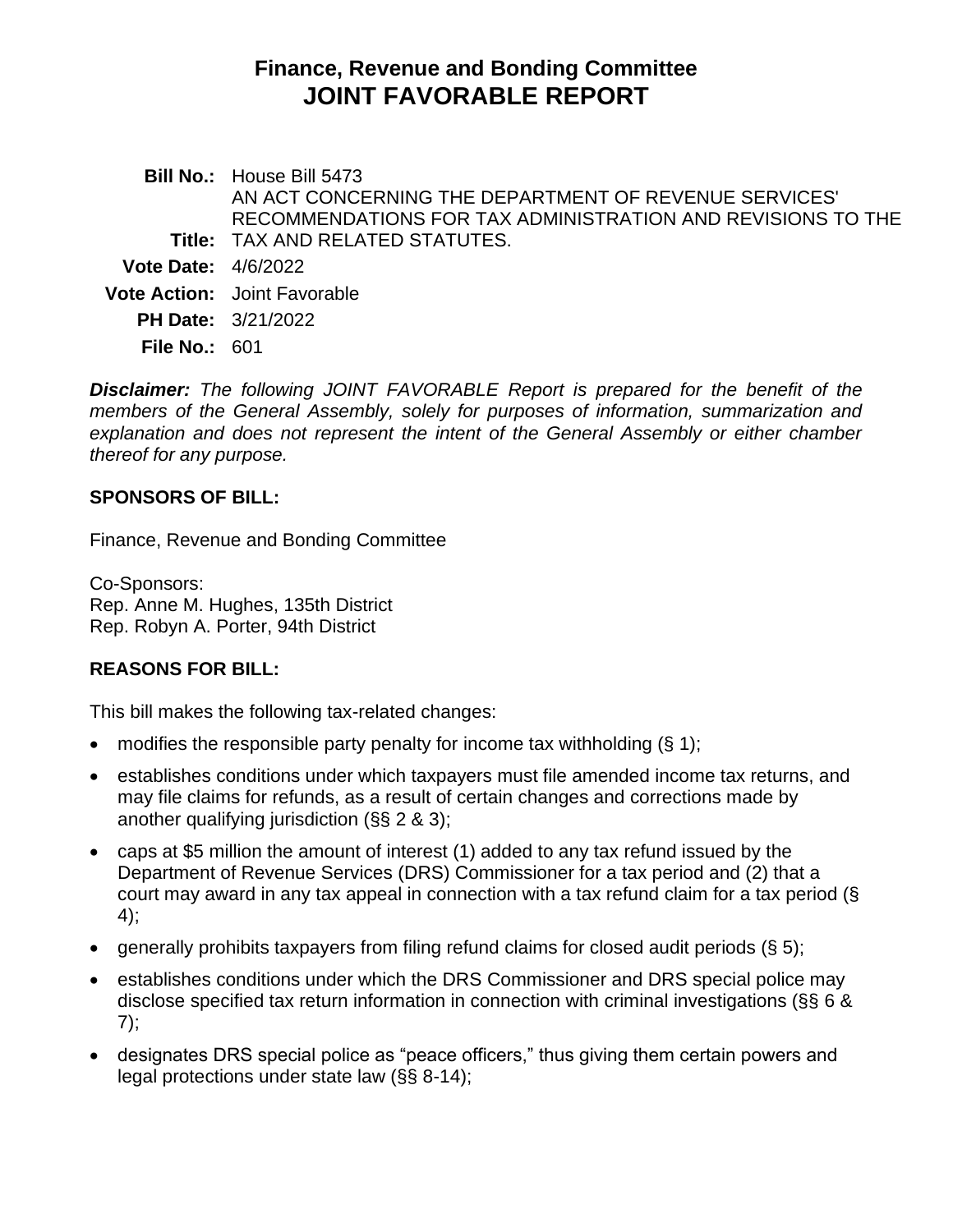- codifies an existing DRS policy by allowing pass-through entities to elect to remit composite income tax on behalf of their nonresident members (§§ 15 & 16);
- makes technical corrections to the estate and gift tax laws (§§ 17-19);
- modifies the conveyance tax credit that applies against the personal income tax  $(\S 20)$ ;
- authorizes the DRS Commissioner to impose more than one sales and use tax deficiency assessment (i.e., reassessments) for a tax period (§§ 21-30);
- generally prohibits the DRS Commissioner from collecting a tax after 10 years (1) from the date the tax was reported on a return filed with DRS or (2) in the case of an assessment, from the date the assessment became final  $(\S 31)$ ;
- establishes conditions under which the DRS Commissioner may sell certain outstanding tax debt to state-licensed consumer collection agencies (§ 32);
- explicitly authorizes the DRS Commissioner to enter into agreements with collection agencies and attorneys for collection services within or outside the state and bring an action in the name of the state in the appropriate court in any other state or the District of Columbia (§§ 33 & 34);
- expands the circumstances under which the DRS Commissioner is prohibited from issuing or renewing certain permits or licenses (§ 35); and
- requires the DRS Commissioner to study alternative approaches for imposing the personal income tax with respect to taxpayer residency (§ 36).

# **RESPONSE FROM ADMINISTRATION/AGENCY:**

*[Mark Boughton, Commissioner, Department of Revenue Services](https://cga.ct.gov/2022/FINdata/Tmy/2022HB-05473-R000321-Boughton,%20Mark,%20Commissioner,%20Department%20of%20Revenue%20Services%20-%20Support-TMY.PDF)* supported the bill, which was raised on behalf of the Department. He stated that the majority of the provisions within the bill are technical and conforming changes, and drew the committee's attention to Section 32. "I am seeking legislative authorization to provide the Department with the ability to sell its outstanding tax debt. Quite frankly, when I took over as Commissioner, I was surprised to learn that such a provision was not already in statute as municipalities have been authorized to sell their tax debt for years. From my perspective, this is something that is long overdue, and that, if done correctly, will benefit the state."

# **NATURE AND SOURCES OF SUPPORT:**

*[Connecticut Realtors \(CTR\)](https://cga.ct.gov/2022/FINdata/Tmy/2022HB-05473-R000321-Connecticut%20Realtors%20-%20Support-TMY.PDF)* stated that the bill, "contains a proposal which would exempt new homes conveyed by certain conveyors from the portion of the real estate conveyance tax imposed on consideration in excess of two million five hundred thousand dollars. The intent of the 2019 conveyance tax adopted by [Public Act 19-117](https://cga.ct.gov/asp/cgabillstatus/cgabillstatus.asp?selBillType=Public+Act&which_year=2019&bill_num=117) was to deter wealthier residents from selling their homes and leaving the state. This bill would address the missteps made in enacting that legislation.

*[Jim Perras, Chief Executive Officer, Home Builders and Remodelers Association of](https://cga.ct.gov/2022/FINdata/Tmy/2022HB-05473-R000321-Perras,%20Jim,%20Chief%20Executive%20Officer,%20Home%20Builders%20and%20Remodelers%20Association%20of%20Connecticut%20-%20Support-TMY.PDF)  [Connecticut \(HBRA-CT\)](https://cga.ct.gov/2022/FINdata/Tmy/2022HB-05473-R000321-Perras,%20Jim,%20Chief%20Executive%20Officer,%20Home%20Builders%20and%20Remodelers%20Association%20of%20Connecticut%20-%20Support-TMY.PDF)* stated, " The HBRA-CT respectfully requests that the Committee consider amending House Bill 5473 to fix Section 12-494 of the Connecticut General Statutes to reflect legislative intent more accurately, and relieve small businesses of its unintended consequences. Section 12-494 of CGS was most recently amended with the addition of the